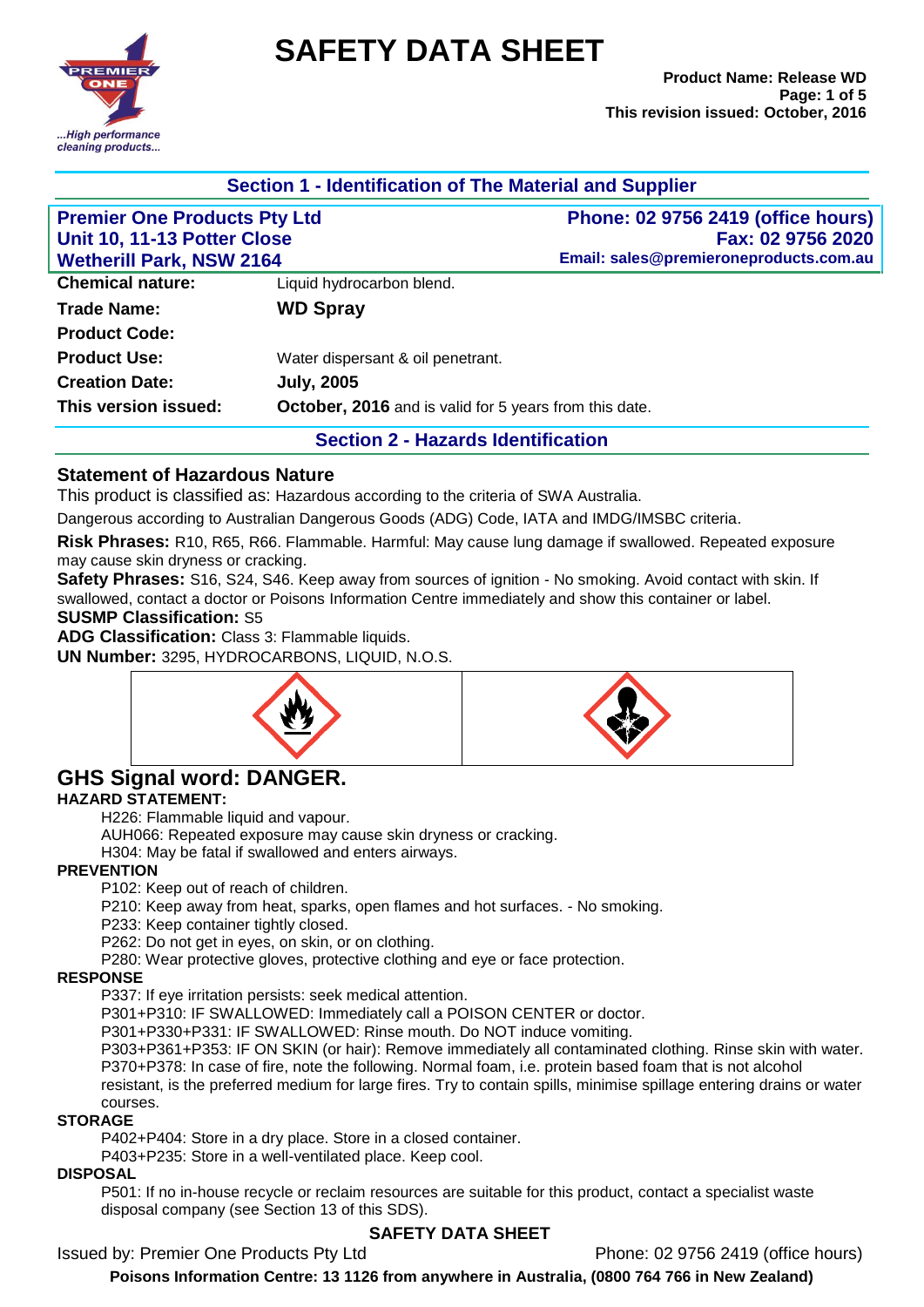## **Emergency Overview**

**Physical Description & Colour: Amber, slightly viscous liquid.** 

**Odour:** Characteristic hydrocarbon odour.

**Major Health Hazards:** if aspirated, may cause lung damage.

## **Potential Health Effects**

## **Inhalation**

**Short Term Exposure:** Significant inhalation exposure is considered to be unlikely. Available data indicates that this product is not harmful. In addition product is unlikely to cause any discomfort or irritation. **Long Term Exposure:** No data for health effects associated with long term inhalation.

## **Skin Contact:**

**Short Term Exposure:** Available data indicates that this product is not harmful. It should present no hazards in normal use. However product may be irritating, but is unlikely to cause anything more than mild transient discomfort. **Long Term Exposure:** Repeated exposure may cause skin dryness or cracking.

## **Eye Contact:**

**Short Term Exposure:** Exposure via eyes is considered to be unlikely. This product is believed to be mildly irritating, to eyes, but is unlikely to cause anything more than mild transient discomfort.

**Long Term Exposure:** No data for health effects associated with long term eye exposure.

#### **Ingestion:**

**Short Term Exposure:** Significant oral exposure is considered to be unlikely. Because of the low viscosity of this product, it may directly enter the lungs if swallowed, or if subsequently vomited. Once in the lungs, it is very difficult to remove and can cause severe injury or death. This product is unlikely to cause any irritation problems in the short or long term.

**Long Term Exposure:** No data for health effects associated with long term ingestion.

#### **Carcinogen Status:**

**SWA:** No significant ingredient is classified as carcinogenic by SWA.

**NTP:** No significant ingredient is classified as carcinogenic by NTP.

**IARC:** No significant ingredient is classified as carcinogenic by IARC.

## **Section 3 - Composition/Information on Ingredients**

| Ingredients                              | <b>CAS No</b>    | $Conc.\%$ | TWA $(mg/m^3)$ STEL $(mg/m^3)$ |         |
|------------------------------------------|------------------|-----------|--------------------------------|---------|
| Solvent naphtha (petroleum), light arom. | 64742-95-6 30-60 |           | not set                        | not set |
| Liquid hydrocarbon                       | 64742-88-7       | 30-60     | not set                        | not set |

This is a commercial product whose exact ratio of components may vary slightly. Minor quantities of other non hazardous ingredients are also possible.

The TWA exposure value is the average airborne concentration of a particular substance when calculated over a normal 8 hour working day for a 5 day working week. The STEL (Short Term Exposure Limit) is an exposure value that should not be exceeded for more than 15 minutes and should not be repeated for more than 4 times per day. There should be at least 60 minutes between successive exposures at the STEL. The term "peak "is used when the TWA limit, because of the rapid action of the substance, should never be exceeded, even briefly.

## **Section 4 - First Aid Measures**

## **General Information:**

You should call The Poisons Information Centre if you feel that you may have been poisoned, burned or irritated by this product. The number is 13 1126 from anywhere in Australia (0800 764 766 in New Zealand) and is available at all times. Have this SDS with you when you call.

**Inhalation:** First aid is not generally required. If in doubt, contact a Poisons Information Centre or a doctor. **Skin Contact:** Gently blot away excess liquid. Wash gently and thoroughly with water (use non-abrasive soap if necessary) for 5 minutes or until chemical is removed.

**Eye Contact:** Quickly and gently blot material from eyes. Immediately flush the contaminated eye(s) with lukewarm, gently flowing water for 5 minutes or until the product is removed, while holding the eyelid(s) open. Obtain medical advice immediately if irritation occurs.

**Ingestion:** If swallowed, do NOT induce vomiting. Wash mouth with water and contact a Poisons Information Centre, or call a doctor.

## **SAFETY DATA SHEET**

Issued by: Premier One Products Pty Ltd Phone: 02 9756 2419 (office hours) **Poisons Information Centre: 13 1126 from anywhere in Australia, (0800 764 766 in New Zealand)**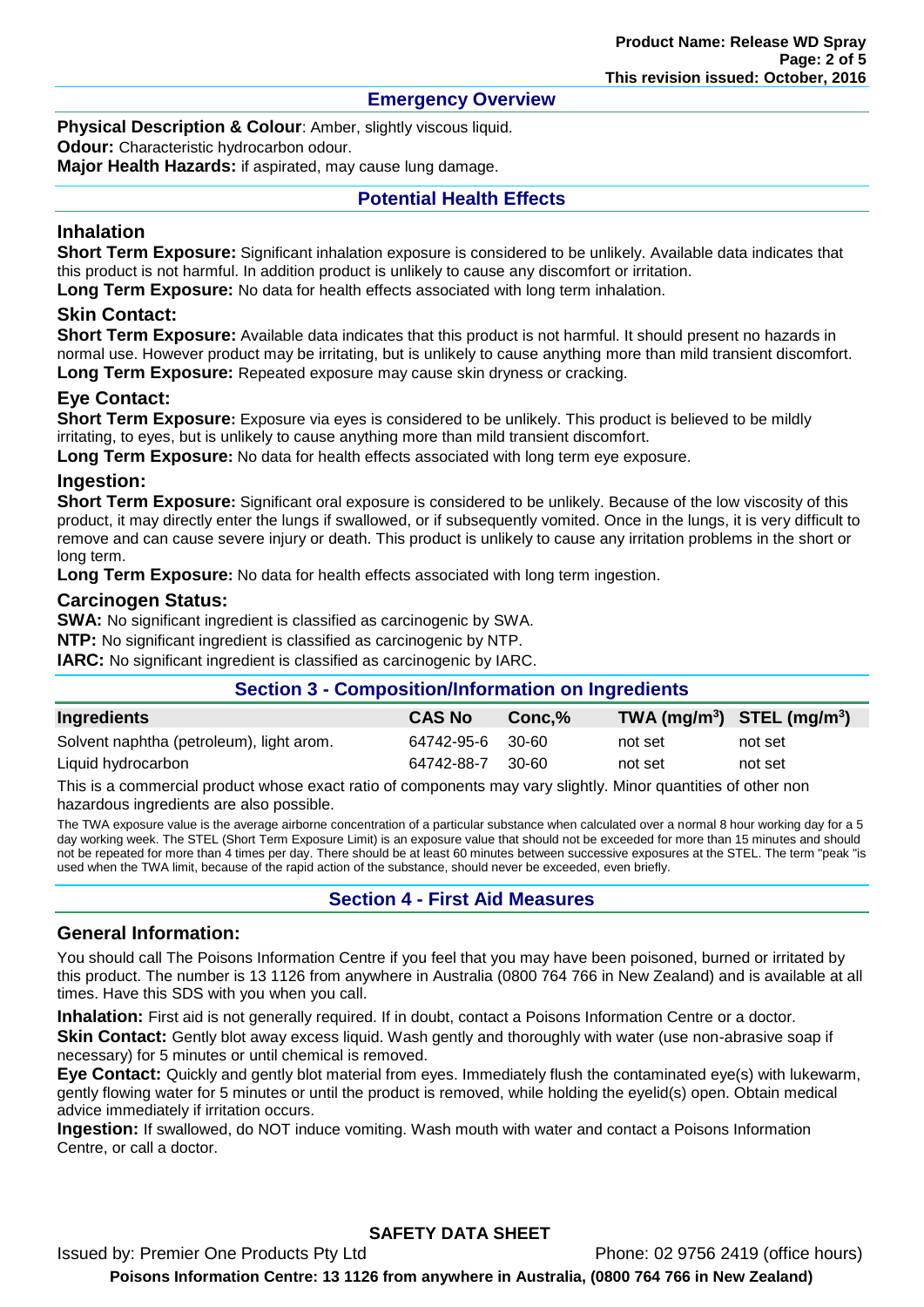## **Section 5 - Fire Fighting Measures**

**Fire and Explosion Hazards**: This product is classified as flammable. There is a moderate risk of an explosion from this product if commercial quantities are involved in a fire. Firefighters should take care and appropriate precautions. Any explosion will likely spread the fire to surrounding materials. Water spray may be used to cool drums involved in a fire, reducing the chances of an explosion. Violent steam generation or eruption may occur upon application of direct water stream on hot liquids.

Fire decomposition products from this product may be toxic if inhaled. Take appropriate protective measures. **Extinguishing Media:** Normal foam i.e. protein based foam that is not alcohol resistant, is the preferred medium for large fires. Try to contain spills, minimise spillage entering drains or water courses.

**Fire Fighting:** If a significant quantity of this product is involved in a fire, call the fire brigade. There is a danger of a violent reaction or explosion if significant quantities of this product are involved in a fire. Recommended personal protective equipment is full fire kit and breathing apparatus.

| Flash point:                     | 36°C approx                                    |
|----------------------------------|------------------------------------------------|
| <b>Upper Flammability Limit:</b> | No data.                                       |
| <b>Lower Flammability Limit:</b> | No data.                                       |
| <b>Autoignition temperature:</b> | No data.                                       |
| <b>Flammability Class:</b>       | Flammable Category 3 (GHS); Flammable (AS1940) |
|                                  |                                                |

## **Section 6 - Accidental Release Measures**

**Accidental release:** In the event of a major spill, prevent spillage from entering drains or water courses. Evacuate the spill area and deny entry to unnecessary and unprotected personnel. As a minimum, wear overalls, goggles and gloves. Suitable materials for protective clothing include rubber, PVC. Eye/face protective equipment should comprise as a minimum, protective goggles. If there is a significant chance that vapours or mists are likely to build up in the cleanup area, we recommend that you use a respirator. It should be fitted with a type A cartridge, suitable for organic vapours.

Stop leak if safe to do so, and contain spill. Absorb onto sand, vermiculite or other suitable absorbent material. If spill is too large or if absorbent material is not available, try to create a dike to stop material spreading or going into drains or waterways. Avoid using sawdust or other combustible material. Any electrical equipment should be non-sparking. Any equipment capable of building an electrostatic charge should be electrically grounded. Sweep up and shovel or collect recoverable product into labelled containers for recycling or salvage, and dispose of promptly. Recycle containers wherever possible after careful cleaning. After spills, wash area preventing runoff from entering drains. If a significant quantity of material enters drains, advise emergency services. This material may be suitable for approved landfill. Ensure legality of disposal by consulting regulations prior to disposal. Thoroughly launder protective clothing before storage or re-use. Advise laundry of nature of contamination when sending contaminated clothing to laundry.

## **Section 7 - Handling and Storage**

**Handling:** Keep exposure to this product to a minimum, and minimise the quantities kept in work areas. Check Section 8 of this SDS for details of personal protective measures, and make sure that those measures are followed. The measures detailed below under "Storage" should be followed during handling in order to minimise risks to persons using the product in the workplace. Also, avoid contact or contamination of product with incompatible materials listed in Section 10.

**Storage:** This product is a Scheduled Poison. Observe all relevant regulations regarding sale, transport and storage of this schedule of poison. Store in a cool, well ventilated area, and make sure that surrounding electrical devices and switches are suitable. Check containers periodically for leaks. Containers should be kept closed in order to minimise contamination and possible evaporation. Make sure that the product does not come into contact with substances listed under "Incompatibilities" in Section 10. If you keep more than 10,000kg or L of Dangerous Goods of Packaging Group III, you may be required to license the premises or notify your Dangerous Goods authority. If you have any doubts, we suggest you contact your Dangerous Goods authority in order to clarify your obligations. Check packaging - there may be further storage instructions on the label.

# **Section 8 - Exposure Controls and Personal Protection**

The following Australian Standards will provide general advice regarding safety clothing and equipment: Respiratory equipment: **AS/NZS 1715**, Protective Gloves: **AS 2161**, Occupational Protective Clothing: AS/NZS 4501

# set 2008, Industrial Eye Protection: **AS1336** and **AS/NZS 1337**, Occupational Protective Footwear: **AS/NZS2210**.

# **SWA Exposure Limits TWA (mg/m<sup>3</sup>**

**) STEL (mg/m<sup>3</sup> )**

Exposure limits have not been established by SWA for any of the significant ingredients in this product.

No special equipment is usually needed when occasionally handling small quantities. The following instructions are for bulk handling or where regular exposure in an occupational setting occurs without proper containment systems.

## **SAFETY DATA SHEET**

Issued by: Premier One Products Pty Ltd Phone: 02 9756 2419 (office hours)

**Poisons Information Centre: 13 1126 from anywhere in Australia, (0800 764 766 in New Zealand)**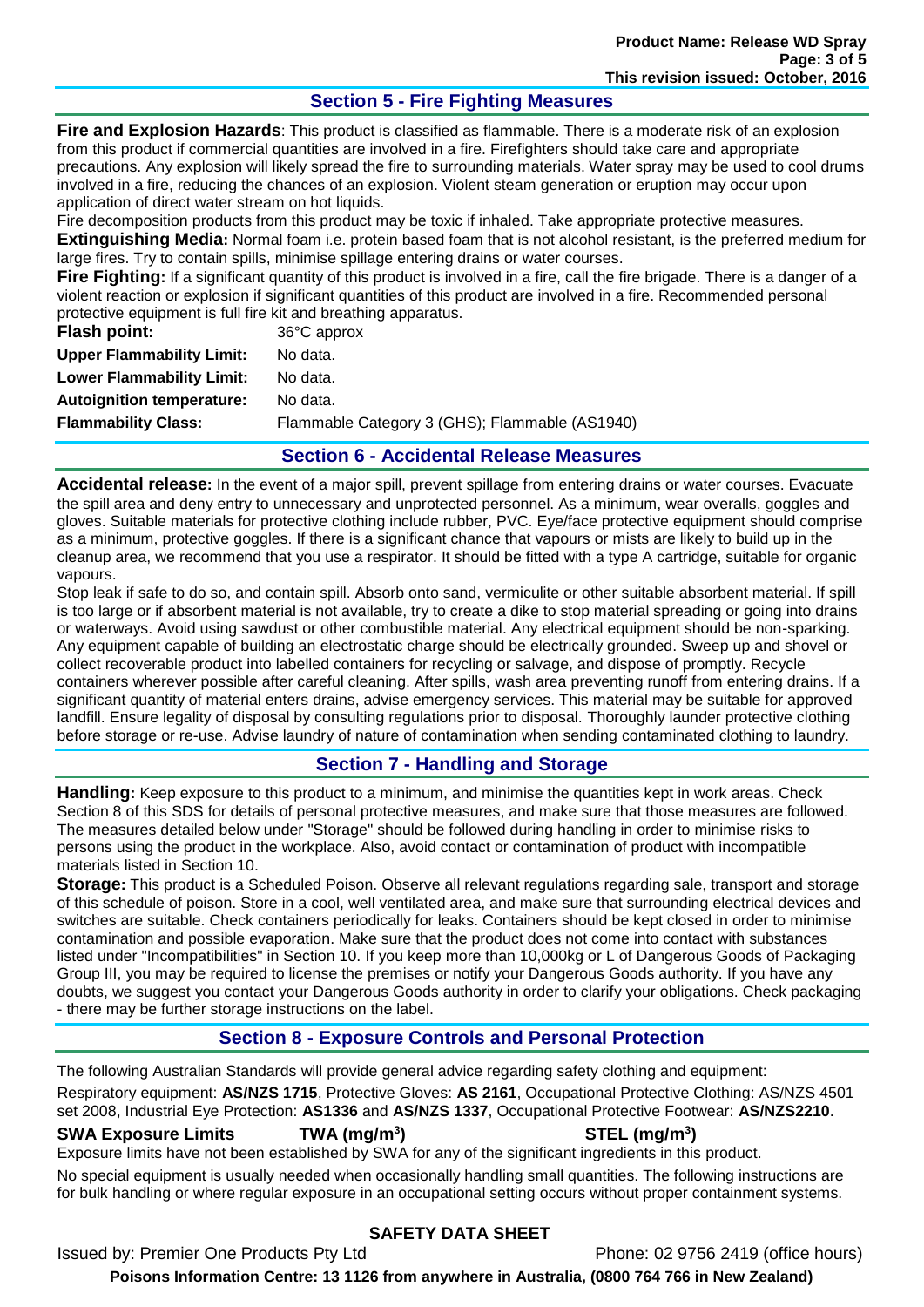**Ventilation:** No special ventilation requirements are normally necessary for this product. However make sure that the work environment remains clean and that vapours and mists are minimised.

**Eye Protection:** Eye protection such as protective glasses or goggles is recommended when this product is being used.

**Skin Protection:** You should avoid contact even with mild skin irritants. Therefore you should wear suitable impervious elbow-length gloves and facial protection when handling this product. See below for suitable material types.

**Protective Material Types:** We suggest that protective clothing be made from the following materials: rubber, PVC.

**Respirator:** Usually, no respirator is necessary when using this product. However, if you have any doubts consult the Australian Standard mentioned above.

Safety deluge showers should, if practical, be provided near to where this product is being used.

## **Section 9 - Physical and Chemical Properties:**

| <b>Physical Description &amp; colour:</b> | Amber, slightly viscous liquid.                  |
|-------------------------------------------|--------------------------------------------------|
| Odour:                                    | Characteristic hydrocarbon odour.                |
| <b>Boiling Point:</b>                     | $>149^{\circ}$ C at 100kPa                       |
| <b>Freezing/Melting Point:</b>            | No specific data. Liquid at normal temperatures. |
| <b>Volatiles:</b>                         | No specific data. Expected to be low at 100°C.   |
| <b>Vapour Pressure:</b>                   | Negligible at normal ambient temperatures.       |
| <b>Vapour Density:</b>                    | No data.                                         |
| <b>Specific Gravity:</b>                  | 0.9 approx                                       |
| <b>Water Solubility:</b>                  | Insoluble.                                       |
| pH:                                       | No data.                                         |
| <b>Volatility:</b>                        | Negligible at normal ambient temperatures.       |
| <b>Odour Threshold:</b>                   | No data.                                         |
| <b>Evaporation Rate:</b>                  | No data.                                         |
| <b>Coeff Oil/water Distribution:</b>      | No data                                          |
| <b>Autoignition temp:</b>                 | No data.                                         |

## **Section 10 - Stability and Reactivity**

**Reactivity:** This product is unlikely to react or decompose under normal storage conditions. However, if you have any doubts, contact the supplier for advice on shelf life properties.

**Conditions to Avoid:** This product should be kept in a cool place, preferably below 30°C. Keep away from sources of sparks or ignition. Handle and open containers carefully. Any electrical equipment in the area of this product should be flame proofed.

**Incompatibilities:** oxidising agents.

**Fire Decomposition:** Carbon dioxide, and if combustion is incomplete, carbon monoxide and smoke. Water. Carbon monoxide poisoning produces headache, weakness, nausea, dizziness, confusion, dimness of vision, disturbance of judgment, and unconsciousness followed by coma and death.

**Polymerisation:** This product will not undergo polymerisation reactions.

## **Section 11 - Toxicological Information**

| <b>Local Effects:</b> |            |
|-----------------------|------------|
| <b>Target Organs:</b> | none known |

#### **Classification of Hazardous Ingredients**

Ingredient **Risk Phrases** Solvent Naphtha (petroleum), Light Arom. Conc>=10%: Xn, R65 Liquid Hydrocarbon Conc>=10%: Xn; R65

## **Section 12 - Ecological Information**

Insufficient data to be sure of status.